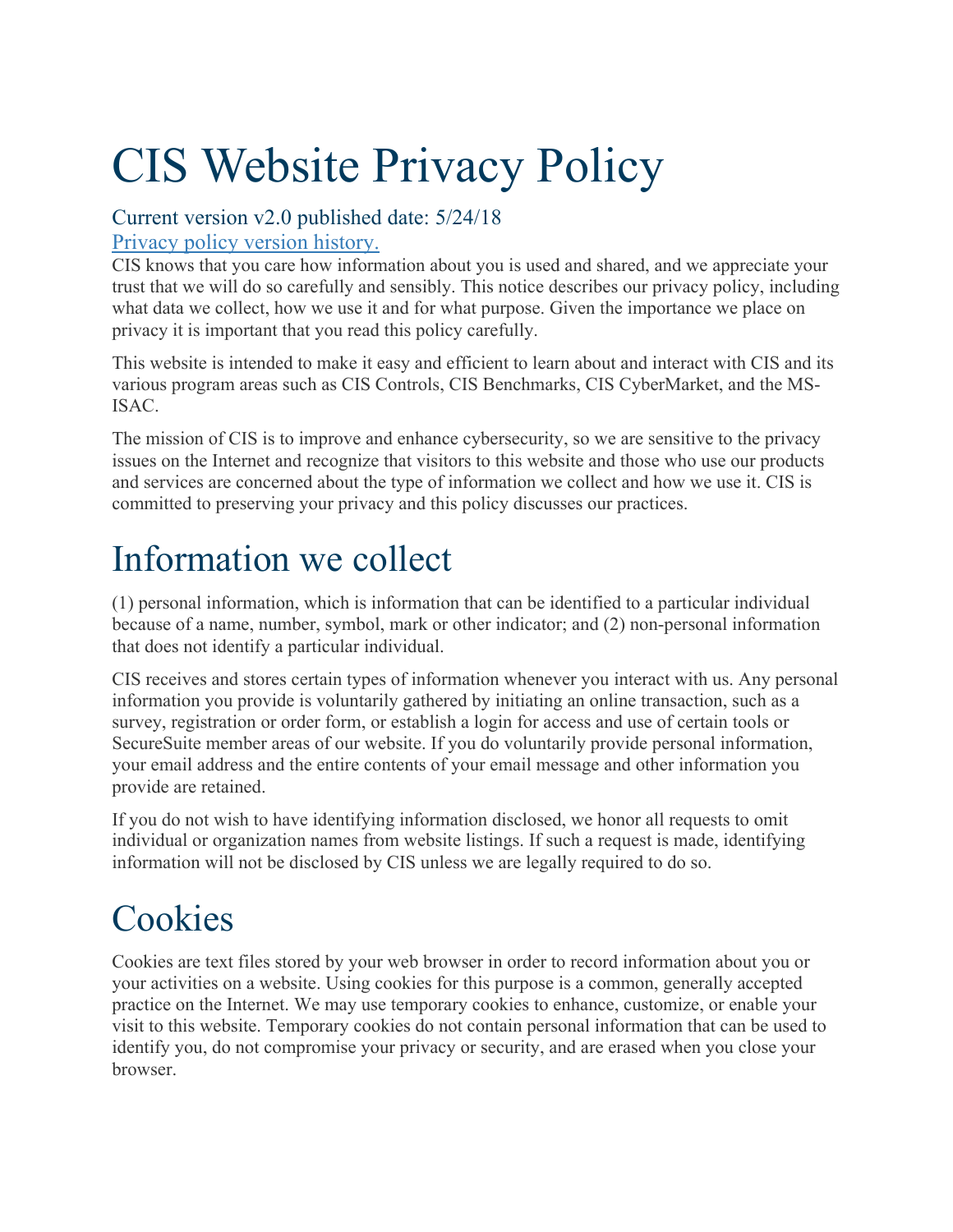Certain features on this website may require you to fill in a registration form used to personalize your user experience. Such features may store a persistent cookie on your computer's hard drive that is not deleted when you close your browser. A persistent cookie allows us to recognize you on your next visit and tailor your user experience to your needs and interests.

If the program you use to access this site is set to refuse new cookies or delete existing cookies, your ability to use some of the features on this website may be limited.

| $\frac{1}{2}$ , pos of cookies asea $\sigma$ , one. |                                                                                                                                                                                                                                                                                                                                               |
|-----------------------------------------------------|-----------------------------------------------------------------------------------------------------------------------------------------------------------------------------------------------------------------------------------------------------------------------------------------------------------------------------------------------|
| Category                                            | What do they do?                                                                                                                                                                                                                                                                                                                              |
| Necessary                                           | These cookies are essential to make the CIS website functional and work. The enable<br>enable specific feature, without which the user experience would be null.                                                                                                                                                                              |
| Analytics/Performance                               | Cookies are used to determine performance, we use these cookies to understand and i<br>services.                                                                                                                                                                                                                                              |
| Targeting/Marketing                                 | CIS may uses these cookies to show you relevant advertising and targeted ads. We ma<br>about ad utilization and the action taken with a specific marketing cookie, e.g. to visit<br>benchmark, join a webcast or download a whitepaper. Similarly partners may use the<br>ad performance, and the use of ads both on and off the CIS website. |
| Preferences/<br>Functional                          | These cookies define the preferences you preferred setting and communication prefer                                                                                                                                                                                                                                                           |

### Types of cookies used by  $CIS$ .

In order to utilize the functionality and provided the required information CIS needs to process and manage products and services, some cookies are deemed Strictly Necessary. These are required to maintain the functionality of the CI products and services offered. If your preference is to not accept these cookies your actions and access to specific products and services will be severely limited and in some cases restricted.

The specific cookies used by CIS are listed **here**. Unclassified cookies are cookies that we are in the process of classifying, together with the providers of individual cookies.

### Managing cookies in your browser, opt out options for cookies.

Depending on personal preference, you may want to limit or delete cookies. This preference can be implemented within your web browsers and gives you the ability to manage cookies to suit your requirements. Depending on the browser it may limit or delete cookies, so you may want to review your cookie settings and advertisement or marketing settings. In some browsers you can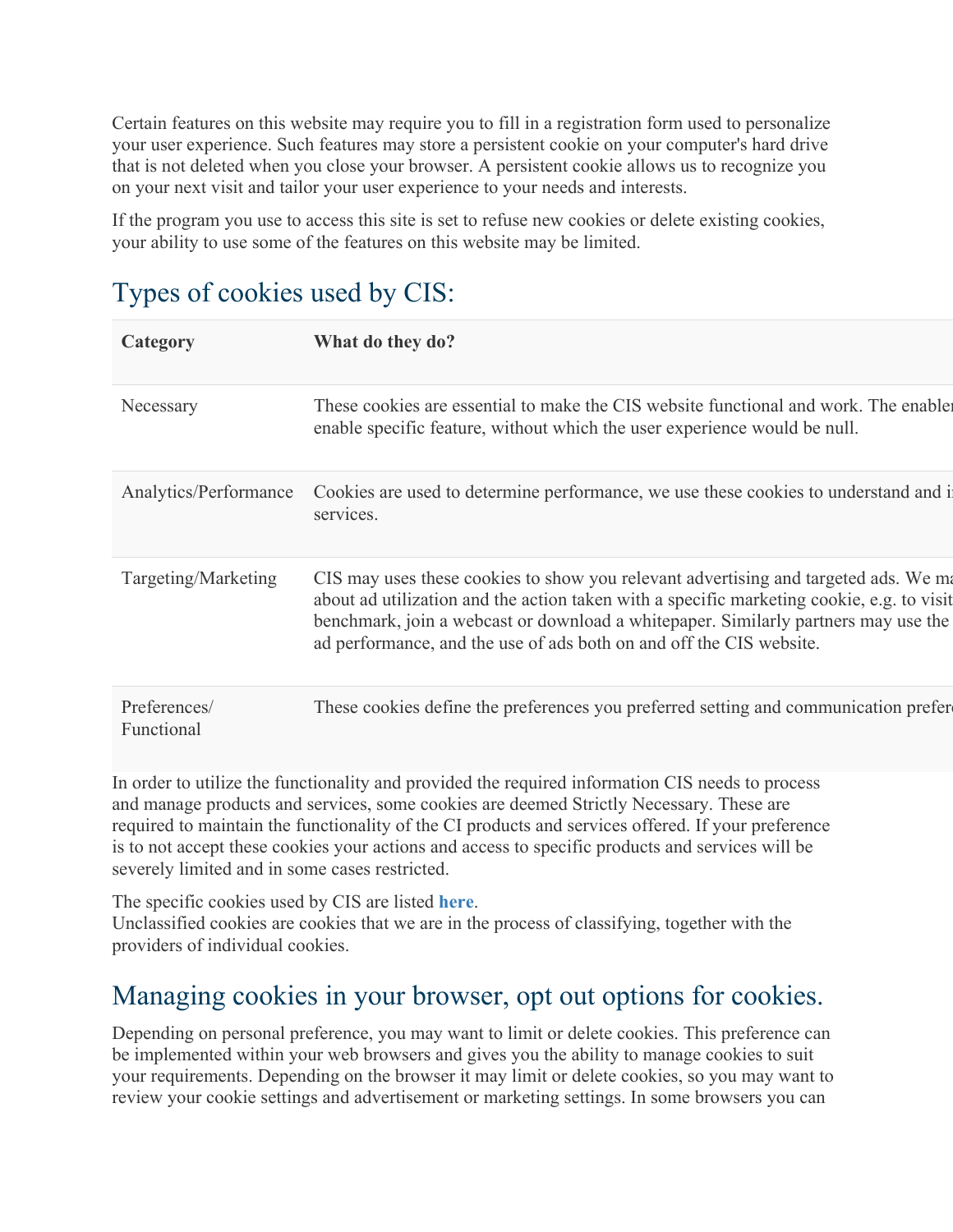set up rules to manage cookies on a site-by-site basis, giving you more fine-grained control over your opt-out needs. This means is that you can disallow cookies from all sites based on your privacy preference.

### Web Beacons and Analytics Services

CIS websites and emails may contain an electronic image known as a web beacon (or singlepixel gifs). We use these to help deliver cookies on our websites, analyze promotional email messages, count users who have visited our websites, deliver CIS content and to determine whether users open emails and act on them. The actions and data that CIS captures includes:

- When an email is opened
- When a link is clicked
- Date/time email was delivered, opened, clicked
- Time spent viewing email (in seconds)
- Email client (Gmail, Outlook, Apple Mail iOS, etc.)
- Browser (Chrome, IE, Firefox, etc.)

### Information obtained by Google Analytics

This website uses the Google Analytics web analysis service and enters into an agreement with Google as the data processor. Google Analytics stores a persistent cookie on your hard drive. The information in this cookie (including your IP address) is transmitted to Google and stored on Google servers. Google uses this information to anonymously analyze your use of the website, compile reports on your website activity for site operators, and provide other services related to your website activity and Internet usage. Google may transfer this information to third parties where required to do so by law or where those third parties process the information on Google's behalf. Google will not associate your IP address with any other data held by Google.

By using this website, you consent to Google's processing of data about you. For a review of Google Privacy Policy please see https://policies.google.com/privacy.

#### Who has access to this information?

If you provide personal information to CIS, our employees who have access based upon specific roles defined by procedural role based access controls, use this information following appropriate procedures in handling and disclosing your information. All personal information about you or your organization that we receive via fax or mail is physically protected.In addition, CIS has implemented procedures to safeguard the integrity of its information technology assets, including but not limited to authentication, monitoring and auditing. These security measures have been integrated into the design, implementation and day-to-day operations of this website as part of our continuing commitment to the security and privacy of electronic content as well as the electronic transmission of information.

### How we use the information collected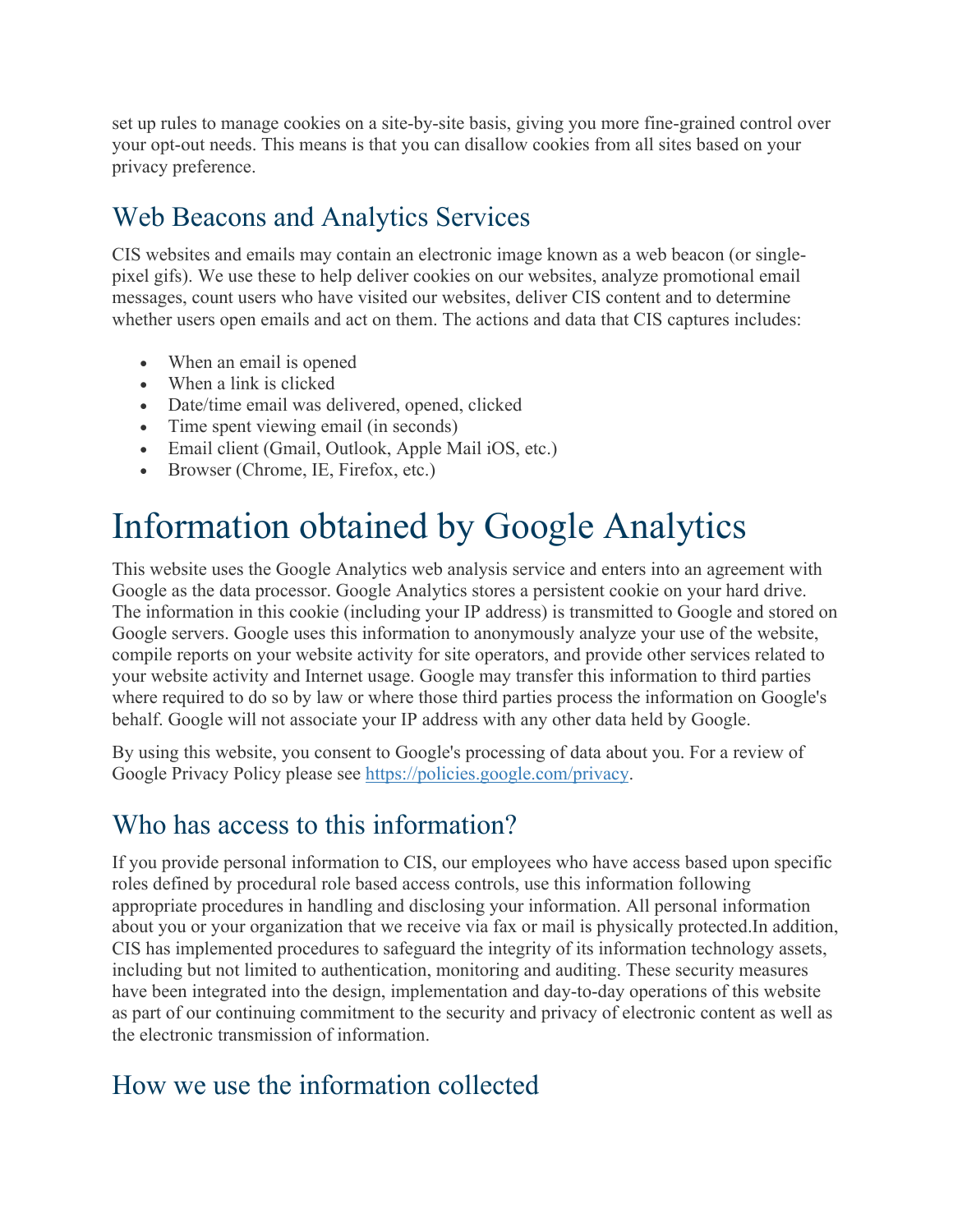We do not sell or distribute email addresses or other personal information to others for their commercial use.

- Providing you with the CIS applications, information, and websites for which you have registered, as well as any products or services, or support requested
- Publish listings of CIS SecureSuite members and CIS Controls Supporters on our website which, in the case of individual members, includes names and organizational affiliations
- Publish testimonials of CIS products and service on our website provided by individuals, which would include name, title and affiliate organization
- Gain a better understanding how our website, product or services are being used so we can improve them and engage with users
- Diagnosing problems
- Sending you business messages and marketing related to payments or expiration of subscriptions
- Sending you information about CIS products, services, opportunities, updates, advisories, special offers, and similar information
- Conducting market research about our customers, and the effectiveness of our marketing campaigns

We also collect some information that is not considered to be personal information. When visiting our website the following non-personal information about your visit is automatically collected and stored:

- The type of browser and operating system you use when you visit this site;
- The date and time when you visit this site;
- The webpage and services you access at this site;
- The forms that you download from this website.
- Additionally, non-personal information such as a company or governmental entity name and address. IP address may be provided when registering or singing up for CIS products or services. This information is used to determine eligibility for certain products or services.

We use non-personal information internally to find out how people use this website, to help us understand which types of information are of most interest to our visitors so that we can improve this website's content, to assess system performance and to identify problem areas. We do not sell or distribute this information to others for their commercial use.

If you do not use this website to request services or information, you may receive them by other means (such as through your membership in a group to which we may send correspondence). Your ability to view or download most information available to the public on this website will not be affected.

The utilization of this information is strictly for legitimate business purposes and is retained for only as long as necessary to carry out the specific requirements of providing CIS products, services, opportunities, updates, advisories, special offers, and similar information.

### Access to your personal information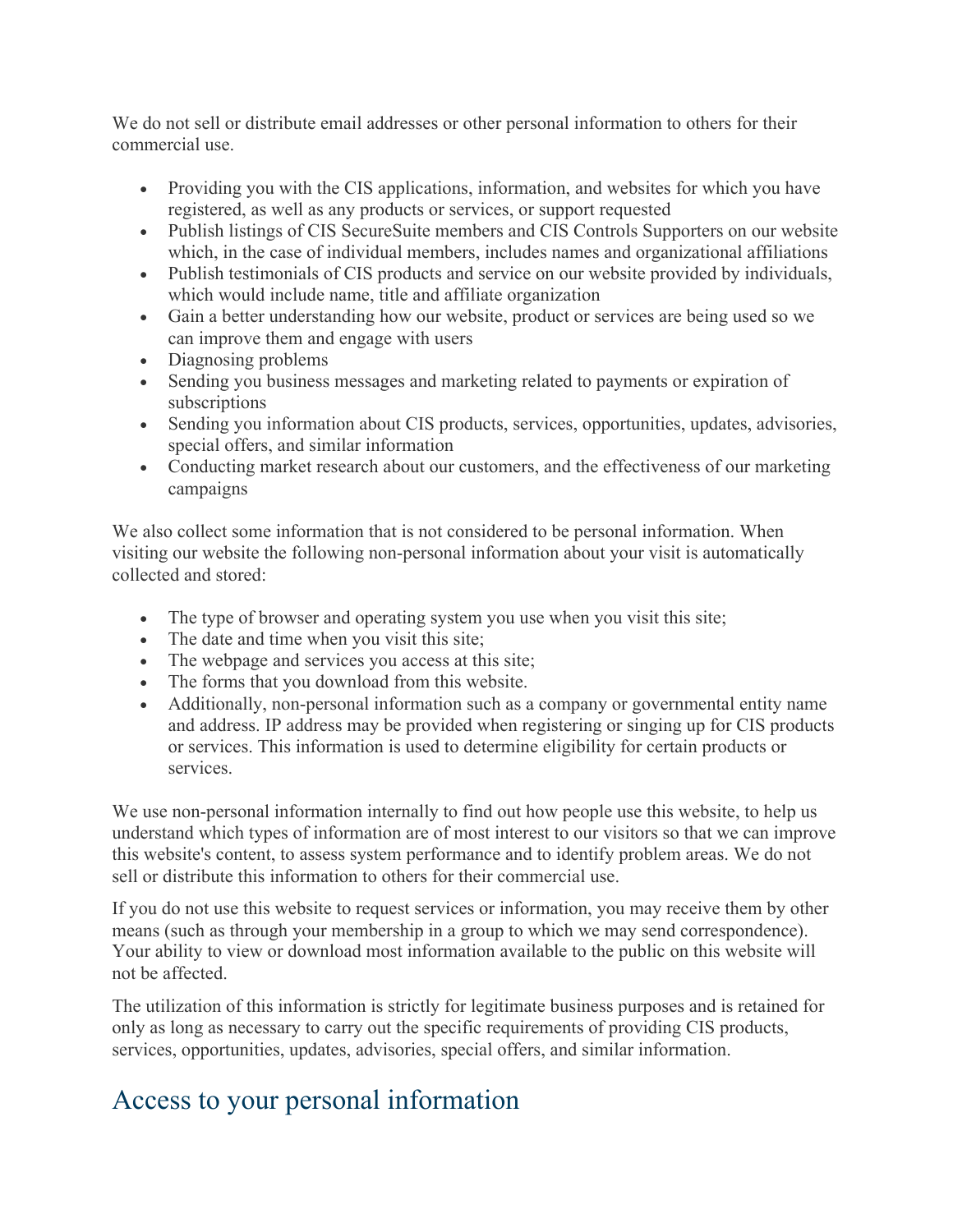As a service provider we aim to provide you the necessary access to update the personal information that is within our records. If that information is incorrect we give you ways to update it quickly.

If your request to delete the data that is present within our systems, we will do so with a validated request, unless we have to keep that information for legitimate business or legal purposes. The maintenance of service is required to protect all information from accidental or malicious destruction. If your request to delete is completed we may not immediately delete this data from residual copies and we may not remove it from archived or backed up systems.

### Other Websites

This website may provide links to websites maintained by other organizations. A link to another website does not constitute an endorsement of the content, viewpoint, accuracy, opinions, policies, products or services of that other website. Once you navigate from this website to another site, you are subject to the terms and conditions of that site, including the provisions of its privacy policy.

### Links to CIS Website

We welcome links to the CIS website. Although we prefer that you link to our homepage, you may create links to specific pages within our website. Any individual or organization linking to CIS's website must comply with all applicable laws and with the following conditions:

Unless CIS specifically authorizes you to do so, you may not imply that CIS endorses you, your organization, or your products;

- You may not misrepresent your, or your organizations, relationship with CIS;
- You may not present false information about CIS;
- You may not link to the CIS website if your or your organization's website contains content that could be construed as distasteful, offensive or controversial, or is not appropriate for viewing by all age groups.
- CIS may change content on our site at any time, causing other organizations to have a broken or incorrect link.
- CIS is not responsible for misdirected links from external websites.

*The information provided in this privacy policy cannot be interpreted as business, legal or other advice, or as warranting fail-proof security for information provided through this website. Information provided on this website is intended to allow the public access to information related to CIS. While all attempts are made to provide accurate, current and reliable information, there is possibility of human and/or mechanical error. If your personal data is in error your ability to rectify this information is controlled by using the manage account function within CIS products or services.This privacy policy is not intended to and does not create any contractual or other legal rights for or on behalf of any party.*Who can I contact with questions or concerns? For any issues, omissions, or questions please contact  $\text{privacy}(a)$  cisecurity.org

#### Who can I contact with questions or concerns?